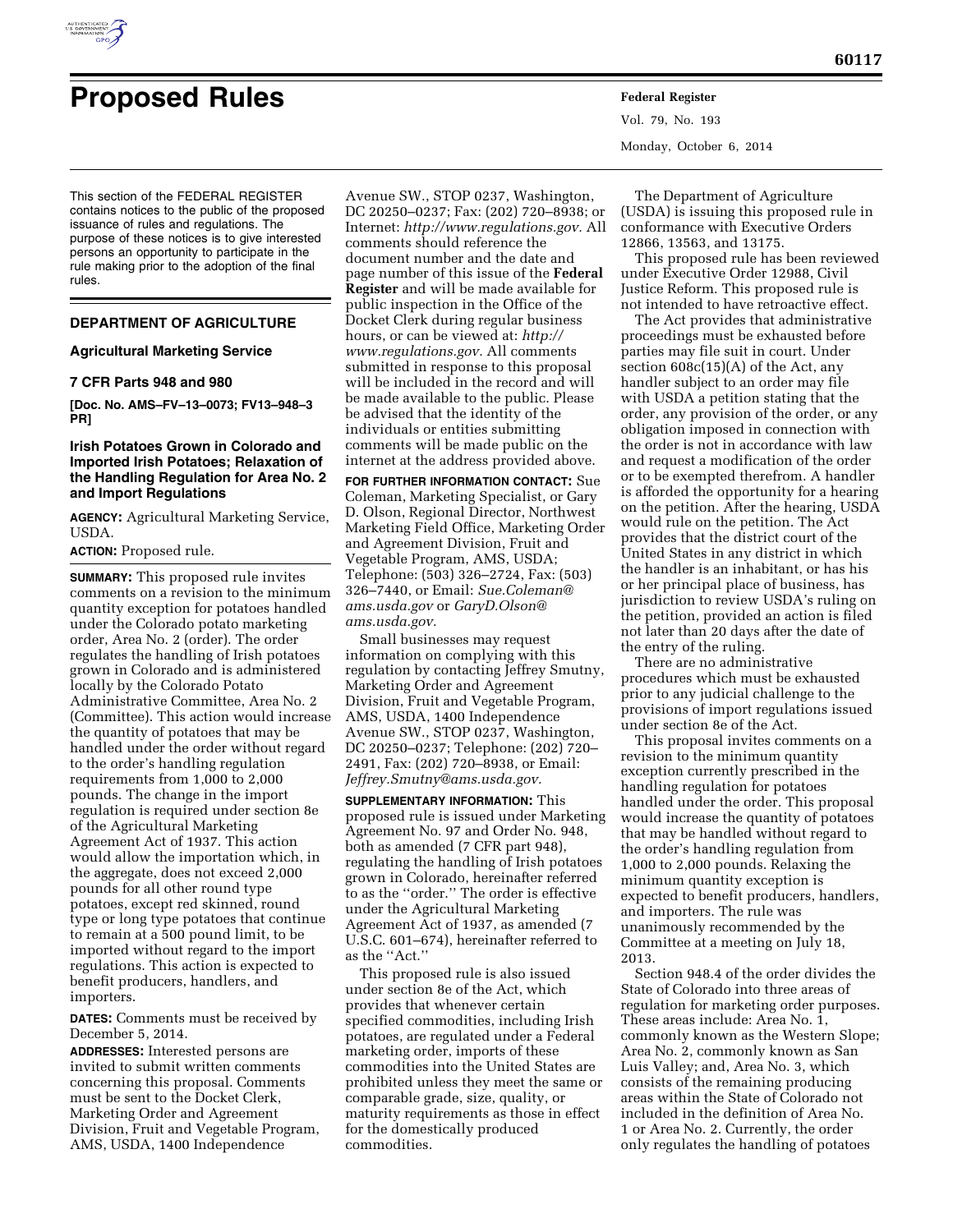produced in Area No. 2 and Area No. 3. Regulation for Area No. 1 has been suspended.

Section 948.50 of the order establishes committees as administrative agencies for each of the areas set forth under § 948.4. Section 948.22(a) of the order authorizes the issuance of grade, size, quality, maturity, pack, and container regulations for potatoes grown in the order's production area. Further, section 948.22(b)(2) of the order provides authority for each area committee to recommend modification of regulations to provide for minimum quantities that should be relieved of regulatory or administrative obligations.

Section 948.386 of the order's administrative rules prescribes grade, size, maturity, and inspection requirements for Colorado Area No. 2 potatoes. Paragraph (f) of that section prescribes the minimum quantity of potatoes that are exempt from regulation. Currently, each person may handle up to 1,000 pounds of potatoes without regard to the order's grade, size, maturity, and inspection requirements.

At its meeting on July 18, 2013, the Committee unanimously recommended increasing the order's minimum quantity exception from 1,000 to 2,000 pounds. The recommendation was made at the request of producers and handlers who wanted greater flexibility in distributing smaller quantities of potatoes. In its deliberations, the Committee commented that 2,000 pounds is consistent with the current weight of a pallet of potatoes. One pallet is typically the smallest lot of potatoes distributed, since most delivery vehicles are now capable of transporting at least 2,000 pounds.

Handlers also feel that the value of one pallet of potatoes does not warrant the cost of complying with the order's regulations. Based on an estimated average f.o.b. price of \$12.60, the value of one pallet of potatoes is approximately \$225.00. Increasing the minimum quantity exception from 1,000 to 2,000 pounds of potatoes would allow a handler to ship one pallet of potatoes without regard to the order's grade, size, maturity, and inspection requirements. Relaxing the minimum quantity is expected to benefit producers, handlers, and importers.

Section 8e of the Act provides that when certain domestically produced commodities, including Irish potatoes, are regulated under a Federal marketing order, imports of that commodity must meet the same or comparable grade, size, quality, and maturity requirements. Whenever two or more marketing orders regulating the same commodity produced in different areas of the

United States are concurrently in effect, the importation into the United States of any such commodity shall be prohibited unless it complies with the grade, size, quality and maturity provisions of the order which, as determined by the Secretary of Agriculture, regulates the commodity produced in the area with which the imported commodity is in most direct competition (7 U.S.C. 608e– (a)). Section 980.1(b)(2) of the Vegetable Import Regulations specifies that potatoes imported into the United States are in most direct competition with potatoes of the same type produced in the area covered by this order. Since this action would increase the minimum quantity exemption under the domestic handling regulations, a corresponding change to the import regulations must also be considered.

Minimum grade, size, quality, and maturity requirements for Irish potatoes imported into the United States are currently in effect under § 980.1 (7 CFR 980.1). The minimum quantity exemption is specified in § 980.1(c). The exemption for red skinned, round type or long type potatoes would remain at a 500 pound limit. This proposal would increase the quantity for all other round type potatoes that may be imported without regard to the import regulation requirements from 1,000 to 2,000 pounds. The metric equivalent for 1,000 pounds is 453.592 kilograms and 2,000 pounds is 907.185 kilograms. The increase in the minimum quantity exemption for imports of potatoes would have a beneficial impact on importers. This proposed rule would provide flexibility in the importation and distribution of smaller quantities of potatoes.

# **Initial Regulatory Flexibility Analysis**

Pursuant to requirements set forth in the Regulatory Flexibility Act (RFA) (5 U.S.C. 601–612), the Agricultural Marketing Service (AMS) has considered the economic impact of this action on small entities. Accordingly, AMS has prepared this initial regulatory flexibility analysis.

The purpose of the RFA is to fit regulatory actions to the scale of businesses subject to such actions in order that small businesses will not be unduly or disproportionately burdened. Marketing orders issued pursuant to the Act, and rules issued thereunder, are unique in that they are brought about through group action of essentially small entities acting on their own behalf. Import regulations issued under the Act are based on those established under Federal marketing orders.

There are approximately 80 handlers of Colorado Area No. 2 potatoes subject

to regulation under the order and approximately 180 producers in the regulated production area. There are approximately 240 importers of potatoes. Small agricultural service firms (handlers and importers) are defined by the Small Business Administration (SBA) as those having annual receipts of less than \$7,000,000, and small agricultural producers are defined as those having annual receipts of less than \$750,000 (13 CFR 121.201).

During the 2011–2012 fiscal period, the most recent for which statistics are available, 15,072,963 hundredweight of Colorado Area No. 2 potatoes were inspected under the order and sold into the fresh market. Based on an estimated average f.o.b. price of \$12.60 per hundredweight, the Committee estimates that 66 Area No. 2 handlers, or about 83 percent, had annual receipts of less than \$7,000,000. In view of the foregoing, the majority of Colorado Area No. 2 potato handlers may be classified as small entities.

In addition, based on information provided by the National Agricultural Statistics Service, the average producer price for the 2011 Colorado fall potato crop was \$10.70 per hundredweight. Multiplying \$10.70 by the shipment quantity of 15,072,963 hundredweight yields an annual crop revenue estimate of \$161,280,704. The average annual fresh potato revenue for each of the 180 Colorado Area No. 2 potato producers is therefore calculated to be approximately \$896,000 (\$161,280,704 divided by 180), which is greater than the SBA threshold of \$750,000. Consequently, on average, many of the Colorado Area No. 2 potato producers may not be classified as small entities.

Information from the Foreign Agricultural Service, USDA, indicates that the dollar value of imports of the type of potatoes affected by this rule ranged from approximately \$55.8 million in 2009 to \$ 56.5 million in 2013. Using these values, the majority of importers of the type of potatoes affected by this rule would have annual receipts of less than \$7,000,000 and may be classified as small entities.

Canada is the major potato-producing country exporting potatoes to the United States. In 2013, affected shipments of potatoes imported into the United States totaled around 3,479,468 hundredweight. Of that amount, 3,479,383 hundredweight were imported from Canada, 59 hundredweight were imported from Ecuador, and 26 hundredweight were imported from Peru.

This proposal would revise the quantity of potatoes that may be handled without regard to the